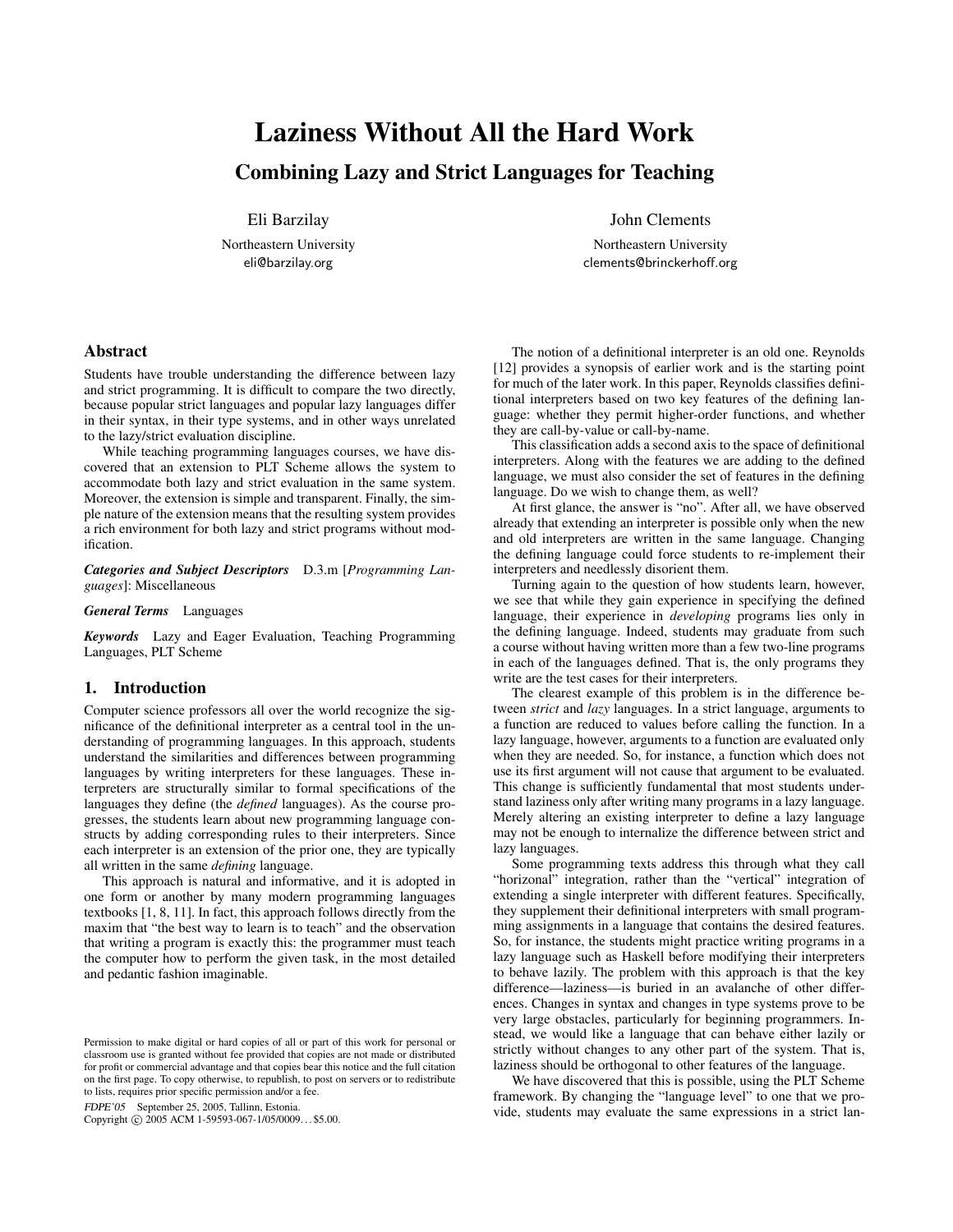guage or in the corresponding lazy one. No changes whatsoever to the program text are required.

A combination of features makes this orthogonal switch possible. Scheme's syntax system [10] provides the tools needed to extend and alter the language, and PLT Scheme's module system provides the abstraction needed to make this change local, so that code written in the strict language is still evaluated eagerly.

A key advantage to this architecture is that PLT Scheme's existing facilities are available to both strict and lazy languages. This includes a rich set of libraries, and a variety of program tools, including a syntax checker, a coverage tester, and an error-tracing facility, among others [5, 3].

This paper has three more sections. In section 2, we show how the issue of laziness arises in a programming languages course, how our lazy language fits into the curriculum, and how the existing programming tools work without modification on the new language. In section 3, we show how the PLT scheme environment makes it possible to add laziness in a high-level way. Section 4 concludes.

### **2. Laziness in Action**

To illustrate our extension, we consider a concrete example of its use. What follows is drawn from lectures given in Northeastern's Programming Languages course<sup>1</sup>. The course uses Krishnamurthi's textbook "Programming Languages: Application and Interpretation" [11]. In this approach, each new concept is

- introduced and analyzed in class,
- demonstrated in Scheme (the defining language),
- implemented as an extension of the defined language's interpreter,
- exercised at the defining level (usage) and the defined level (implementation).

Throughout the course, the students develop a series of interpreters whose complexity gradually increases.

Figure 1 shows the definition and the implementation of a simple language<sup>2</sup> that is demonstrated in the early stages of the course. Since the students have experience only with eager languages, they read this interpreter as the definition of an eager language, and they translate this belief to the formal definition as well.

This provides a natural entry for a discussion of lazy evaluation, and to explain that the evaluation rules for 'with' and for 'call' can be modified to operate in a lazy way, <sup>3</sup> which will change the defined language to a lazy one:

$$
\text{eval}(\{\text{with } \{x E_1\} E_2\}) \to \text{eval}(E_2[E_1/x])
$$
  

$$
\text{eval}(\{\text{call}\} E_1 E_1) \to \text{eval}(E_f[E_2/x]) \text{ if ...}
$$

However, going back to the (apparently) eager version that was defined and implemented, we can see (as noted by Reynolds) that the defined language is eager only because our defining language is eager, and that in fact the formal definition is non-deterministic in this regard. Students have difficulty understanding this possibility, and assume that the definition given could only be that of a strict  $language.<sup>4</sup>$ 

One possible approach is to make a quick detour and introduce Haskell [9] — a language that is considerably different from Scheme in both syntax and semantics. As mentioned above, we be-

<sup>2</sup> This is Krishnamurthi's 'FWAE' language. Curly braces are used in defined languages to avoid confusing them with the defining language.

lieve that this approach puts an additional burden on students, since Haskell differ from Scheme on many fronts on top of its choice of evaluation order. For a crowd of stronger students, this might work, but we believe that for the average student, the simultaneous changes may be distracting.

#### **2.1 Our Solution: A Lazy Scheme**

Before settling on a solution, we considered and discarded several alternative approaches, including the following:

- Implement an interpreter which students use as their defining language. This leads to a heavy performance hit, making it impossible for students to run anything more than toy programs in their interpreter.
- Have the students implement a lazy language, and then assign exercises to be implemented in their defined language. The main problem here is that students consider their defined language as a toy, so they will dismiss such exercises as no more than mere academic illustrations, and by association dismiss lazy evaluation as such.
- Avoid introducing a lazy language, and instead demonstrate some restricted laziness in the defining language. For example, use Scheme's 'delay' and 'force' to demonstrate some degree of laziness. While practical, the explicit nature of the abstraction prevents a deep understanding of the differences between lazy and eager evaluation.

We believe that actual programming experience is crucial for internalizing lazy programming. Switching languages makes it less accessible, and the above approaches avoid making students experience lazy programming first-hand.

In short, we need a practical implementation of a lazy variant of Scheme, which should be implemented as an extension of our existing language. As we shall see in the following section, there are several features that are unique to PLT Scheme which make it possible to define a "new language" with different semantics, yet have it be a well-behaved part of the same system. This means that we get the environment support of DrScheme, as well as functionality that exists in many libraries that are included in PLT Scheme. The lazy language is implemented as a module, so existing code that does not use this module is not affected. It is also possible to use standard code from a lazy program and vice versa, under certain conditions — procedures from normal Scheme modules are treated as strict primitives in lazy code, and values from lazy modules can contain delayed promises in strict code.

#### **2.2 Examples**

The Lazy Scheme language is bundled as a PLT package that is used in the course. (The interested reader can install it from <code>http://csu660.barzilay.org/csu660.plt $^5$ .</code>) Once the package is installed, DrScheme's language selection dialog will have a new "CSU660 Lazy Scheme" entry which makes the definitions and interactions windows use the lazy language.

As a first example, we can enter some code and witness how only the parts that are required by interaction output is executed. By default, the Lazy Scheme language level uses DrScheme's syntactic coverage feature, which highlights code that is "touched" during evaluation. Figure 2 shows a DrScheme screenshot that demonstrates such an interaction<sup>6</sup>.

As this demonstrates, constructors of lists ('cons', 'list', 'list\*') and of other objects are properly lazy in the new language, and accessors are strict. This means that instead of dealing

<sup>1</sup> CSU660, http://www.ccs.neu.edu/course/csu660/

<sup>&</sup>lt;sup>3</sup> A little later in the course we discuss name capturing.

<sup>4</sup> We imagine that students learning in Haskell would be similarly impaired, although in the other direction.

<sup>5</sup> Currently, this requires using version 209 of PLT Scheme.

<sup>6</sup> Coverage is indicated by colors, underlines added here for printout clarity.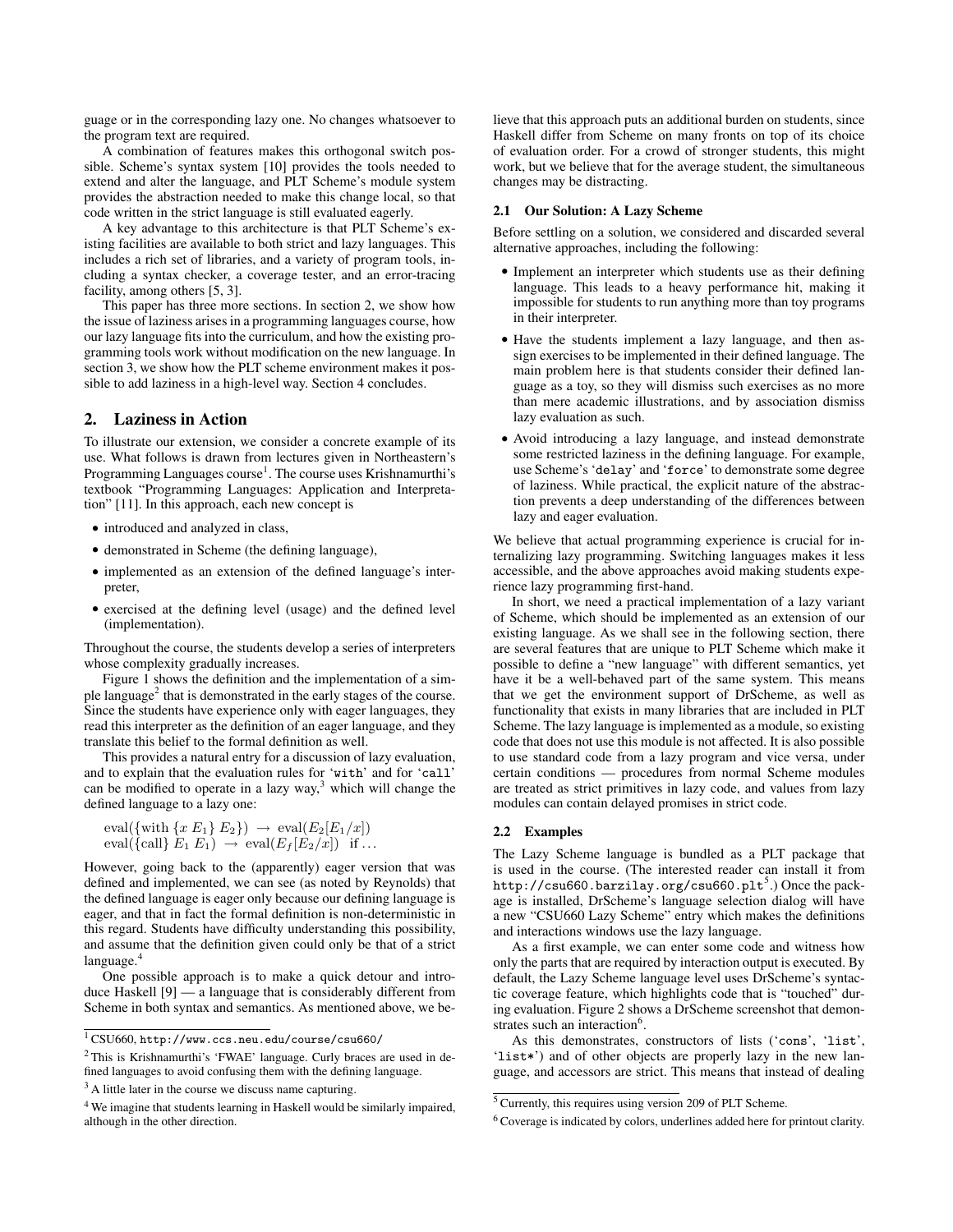

**Figure 1.** Definition and implementation of a simple language



**Figure 2.** Demonstrating syntactic coverage in Lazy Scheme

```
(define nats (cons 1 (map add1 nats)))
(define (divides? n m)
 (zero? (modulo m n)))
(define (sift n l)
 (filter (lambda (x) (not (divides? n x))) l))
(define (sieve l)
 (cons (car 1) (sieve (sift (car 1) (cdr 1))))(define (n-primes n) (take n (sieve (cdr nats))))
```
**Figure 3.** Using infinite lists in lazy Scheme

with special names for operations on streams [1, 2], we use known Scheme names: the language is the same, only the evaluation order changed. The code in Figure 3 demonstrates using infinite lists in plain Scheme syntax.

Finally, we can get back to Reynolds' observation, which is demonstrated effectively using our Lazy Scheme. Almost any of the interpreters that are implemented throughout the course, e.g., the code in Figure 1, can be used *as is* in the Lazy Scheme context to yield a lazy evaluator. Re-examining the code in Figure 1, reveals that there is a little more than plain Scheme to our interpreter. The 'cases' expression is a syntactic extension that is used

throughout the course, together with a new 'define-type' declaration. 'define-type' is used to define a type which is a disjoint union of a few record variants, and 'cases' checks the type of its input and deconstruct it by pattern-matching. Together, they are roughly equivalent to using types in a statically typed (functional) language like ML. This functionality is implemented by some nontrivial syntactic code. It is essential to the coursework, so it must be present in the Lazy Scheme language as well; which is easily achieved by using the *same code* in the two contexts. This confirms the usability of the lazy language, since it is used with code that implement our teaching framework.

Figure 4 shows a more sophisticated evaluator. Once again, this code is valid in both languages, yielding an eager or a lazy evaluator.

# **3. Implementing a Lazy Scheme**

Our lazy language implementation relies heavily on PLT Scheme's module system [7]. This system provides a robust way of defining modules that export both standard functionality and syntax transformations. The core of the lazy language delays all function applications, and forces arguments to strict functions — this is a known solution to the off-by-one problem that naive stream implementations suffer from (our solution is similar to even-style streams [13]). This is implemented by the following transformation:

$$
(f x ...)
$$
  
\n
$$
\rightarrow (\sim (let ([f ('f )])
$$
  
\n
$$
(if (lazy? f) (f x ...) (f ('x) ...))))
$$

where '∼' is 'delay' and '!' is 'force' iterated as many times as necessary to get a value. The rationale behind iterating 'force' is that we avoid complex bookkeeping (e.g., SRFI-40 [2]) by treating all promises as delayed expressions. Actually, the Scheme Report mentions treating promises as the values they encapsulate as a viable implementation strategy [10, Section 6.4]: "It may be the case that there is no means by which a promise can be operationally distinguished from its forced value".

The principle is therefore simple; PLT Scheme has a combination of powerful features that makes it possible to implement this lazy language in a way that cooperates with the environment, so that strict and lazy code can be combined via the module system.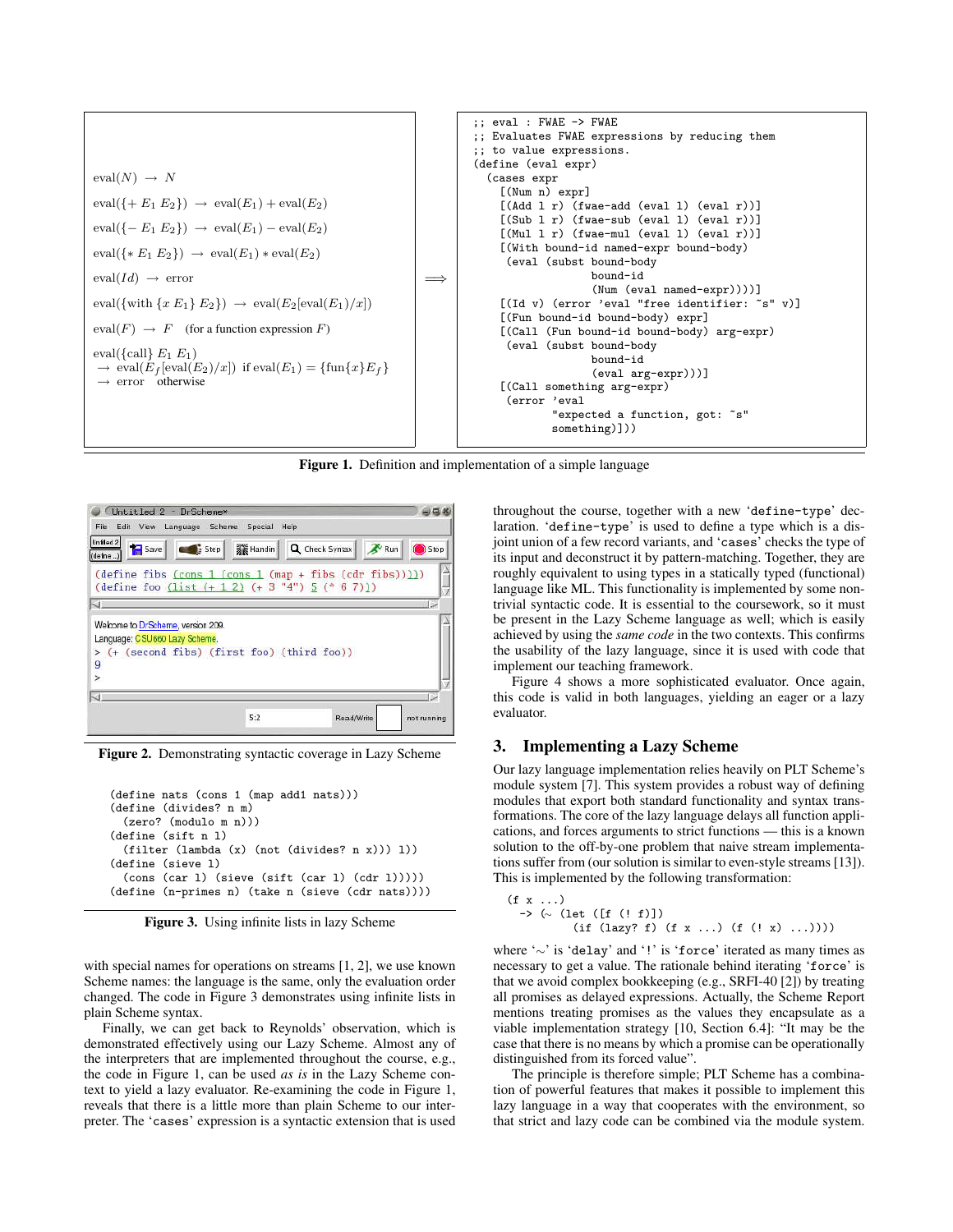```
(define-type FLANG
  [Num (n number?)]<br>[Add (lhs FLANG?)
  [Add (lhs FLANG?) (rhs FLANG?)]<br>[Sub (lhs FLANG?) (rhs FLANG?)]
        (hs FLANG?) (rhs FLANG?)]
  [Mul (lhs FLANG?) (rhs FLANG?)]
  [Div (lhs FLANG?) (rhs FLANG?)]
  [Id (name symbol?)]
  [With (name symbol?) (named FLANG?) (body FLANG?)]
  [Fun (name symbol?) (body FLANG?)]
  [Call (fun-expr FLANG?) (arg-expr FLANG?)])
;; eval : FLANG env -> VAL
;; evaluates FLANG expressions by reducing them to values
(define (eval expr env)
  (cases expr
    [(Num n) (NumV n)]
    [(Add 1 r) (arith-on + (eval 1 env) (eval r env))][(Sub 1 r) (arith-op - (eval 1 env) (eval r env))][(Mul 1 r) (arith-op * (eval 1 env) (eval r env))][(Div l r) (arith-op / (eval l env) (eval r env))]
    [(With bound-id named-expr bound-body)
     (eval bound-body
           (Extend bound-id (eval named-expr env) env))]
    [(Id v) (lookup v env)]
    [(Fun bound-id bound-body)
     (FunV (lambda (arg-val)
             (eval bound-body
                    (Extend bound-id arg-val env))))]
    [(Call fun-expr arg-expr)
     (let ([fval (eval fun-expr env)])
       (cases fval
         [(FunV proc) (proc (eval arg-expr env))]
         [else (error 'eval
                       "expected a function, got: ∼s"
                       fval)]))]))
```
**Figure 4.** Parts of an evaluator code that can be used *as is* in both strict and lazy Scheme

The following is a list of these features and how they contribute to the implementation. The MzScheme language manual [6] describes these features in detail.

**Primitive application syntax:** The transformation that we use is needed for all function application forms. In most Scheme implementations, this requires implementing a code-walker that can identify and ignore special forms and macros and is able to deal with code that is generated by macros.

In PLT Scheme, however, all function applications are first expanded as uses of the special '#%app' syntax [6, Section 12.5]. Furthermore, it is possible to create a new 'language module' that can provide its own version of Scheme primitives, including the '#%app' syntax. Our lazy language module uses this to implement the transformation of application forms. Figure 5 shows the relevant part of the (simplified) code that implements the new '#%app' as well as a new 'apply' function (the 'provide' form is in charge of exporting a 'mzscheme'-like language, except for new versions of '#%app' and 'apply').

Note also that '!' is a function in the strict implementation, but it must be treated as a special form when it is used in the resulting lazy language or it will get delayed like other functions — strictness in a lazy language must be a special form [4].

**Applicable records:** For the implementation of our transformation we need to determine when a function is lazy. Obviously, known built-in constructors like 'cons' and 'list' are lazy, and non-constructor primitives are strict. But we cannot assume that all non-built-in functions are lazy or we would not be able to use Scheme functions from conventional modules imported as strict functionality.

The solution exercises PLT Scheme's ability to define new record types ('structs') that can be applied as functions. This

```
(module lazy mzscheme
  (define-syntax (∼app stx)
    (syntax-case stx (!)
       .<br>:: do not treat this as normal applications
       [(-! x) (syntax/loc stx (! x))][(f x ...)
        (with-syntax
          ([(y ...) (generate-temporaries #'(x ...))])
(∼ (let ([p (! f)] [y x] ...)
               (if (lazy? p) (p \, y \, \ldots) (p \, (! \, y) \, \ldots)))))))))
  (define (∼apply f . xs)
(let ([f (! f)] [xs (!list (apply list* xs))])
       (apply f (if (lazy? f) xs (map ! xs)))))
  (provide (all-from-except mzscheme #%app apply)
             (rename ∼app #%app)
             (rename ∼apply apply)))
```


can be used to annotate function values with source code, documentation, etc. We redefine 'lambda' so it generates such tagged functions, making it possible to know when a function value was generated by lazy code. Checking for lazy functions is now simple: those that are tagged as lazy cover user-defined code and built-in constructors (which are re-provided as tagged values), record constructors are also considered lazy. All other functions are strict.

- **Technicalities:** There are a few user-interaction technicalities that are specific for PLT Scheme. For example, setting a custom printer that forces (nested) evaluation results rather than have users force values they want to see.
- **Module system and syntax transformers:** Finally, it is worth repeating that the resulting module cooperates with the rest of PLT Scheme — bindings from the two languages are not confused, and programs can be made of modules of both kinds without problems; many DrScheme tools "just work". Specifically, separate compilation works as expected even when modules are developed separately and later combined as parts of a single application. This is a good demonstration of the power of the PLT Scheme module system [7].

# **4. Conclusion**

Our work demonstrates two things. First, that PLT Scheme's syntax and module systems make it possible to add such fundamental features as laziness to an existing language in a transparent and high-level way. Second, that such an extension has the crucial advantage that it inherits a wealth of libraries and environment tools.

As a result of these developments, it is now possible to show students in a programming languages course the difference between strict and lazy languages in isolation. That is, students can compare strict and lazy evaluations of the same program text. Furthermore, they can do so without giving up existing libraries, or their current set of tools.

# **References**

- [1] H. Abelson, G. J. Sussman, and J. Sussman. *Structure and Interpretation of Computer Programs*. MIT Press, Cambridge, MA, 1985.
- [2] P. L. Bewig. SRFI 40: A library of streams. http://srfi.schemers.org/srfi-40/.
- [3] J. Clements, M. Felleisen, R. Findler, M. Flatt, and S. Krishnamurthi. Fostering little languages. *Dr. Dobb's Journal*, March 2004. (Invited Paper).
- [4] M. Felleisen. On the expressive power of programming languages. *Science of Computer Programming*, 17:35–75, 1991.